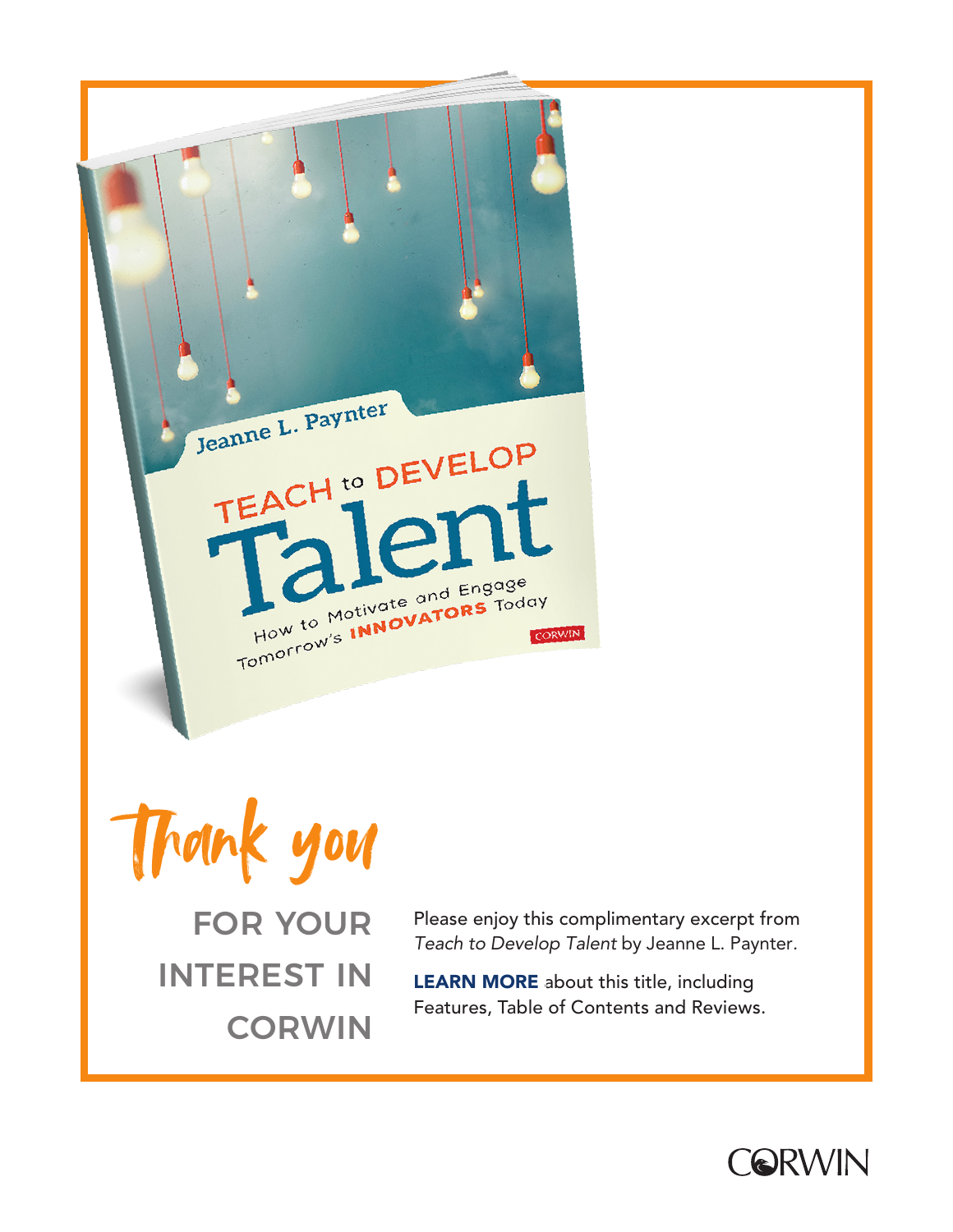# **Phase One: "What Is Talent?"—a True–False Quiz**

Creating a talent development mindset begins with uncovering currently held attitudes about talent. "What Is Talent?" is a true–false quiz that helps to replace common misunderstandings such as "Talent is something you're born with—you have it or you don't" with new understandings such as "Talent must be developed" and "Effort counts as much as talent*."* While quiz takers mark the statements as true or false, in reality the dichotomies aren't always that distinct. Debriefing the quiz initiates a lively class discussion in which you will actually begin to see the talent aptitudes emerge: Curiosity, logical reasoning, metacognition, leadership, empathy, and communication all become evident now that you are looking for them.

Use the "What Is Talent?" quiz as professional learning for faculty and parent/ community groups with the same goal of establishing the beliefs and assumptions foundational to a talent development mindset. The sample debriefing script in the next section is written for students but can be adapted for other audiences.

|     | <b>What Is Talent?</b>                                                          |
|-----|---------------------------------------------------------------------------------|
|     | <b>A True-False Quiz</b>                                                        |
| 1.  | Talent is something you are born with. You have it or you don't.                |
| 2.  | People have different talents; we are not all talented in the same way.         |
| 3.  | Talent can be developed.                                                        |
| 4.  | Effort counts as much as, or more than, natural talent.                         |
| 5.  | Most people know what their own talents are.                                    |
| 6.  | We discover our talents through the lessons we have in school.                  |
| 7.  | The students in the gifted and talented/advanced classes are the talented ones. |
| 8.  | "Aptitude" is another word for talent.                                          |
| 9.  | <i>Innovators</i> are persons who use their talents in new and useful ways.     |
| 10. | I have new talents to discover and develop.                                     |

#### **Figure 3.0** *What Is Talent?* **Quiz**

# **Debriefing the Talent Quiz: Shared Understandings About Talent Development**

The following script for debriefing the "What Is Talent?" quiz communicates the shared understandings and language of talent development and introduces students to the unique features of the talent-targeted teaching and learning model.

## 1. **Talent is something you are born with. You either have it, or you don't.**

The answer is YES and also NO. There is a genetic (innate) component to talent. You were born with a "predisposition" to excel in certain ways. BUT—talents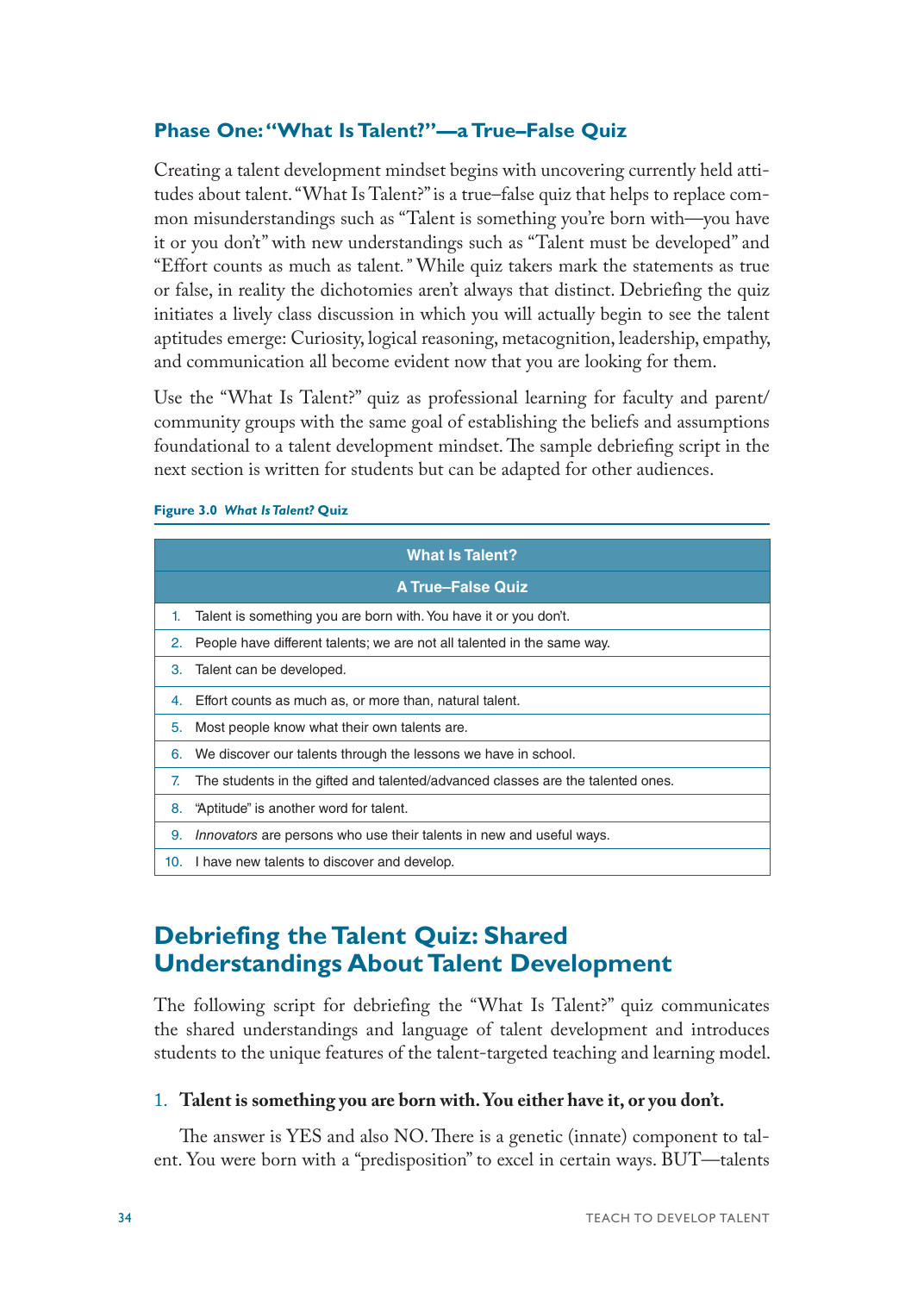can be hidden! You may not discover your talents unless you have the opportunity to express them. And talent, once discovered, must be developed!

## 2. **People have different talents; we are not all talented in the same way.**

YES, that is true. We all have strengths *and* areas that need development. Learn to develop your strengths to their fullest, and that will help you to grow in your weaker areas.

#### 3. **Talent can be developed**.

YES! In fact, it *has* to be. Have you noticed? The most "talented" people are the ones who practice the most and work the hardest to improve. Talent that isn't developed, *isn't*.

#### 4. **Effort counts as much as, or more than, natural talent.**

YES, that is true. Practice (and persistence) does makes perfect. There really isn't any other pathway to success. Those successful people you admire have failed, made mistakes, and then gotten "right back on the horse" more times than you can count.

## 5. **Most people know what their own talents are**.

We hope that would be true, but often it is not. We discover our talents as we have opportunities to express them. To find your talents, you must be willing to explore new things. When we find that we have a **strong interest** in an area, we develop our talents as we pursue that interest.

When we are working in our individual talent area, we might experience what is called "flow." This means that we lose track of time; we are completely engaged in the activity that we enjoy and are getting better at doing. The level of challenge is perfect! We are willing to work hard to improve.

Have this mindset: *You have talents that you haven't yet discovered!*

## 6. **We discover our talents through the classes we have in school**.

YES, but also, not entirely.

School provides us with many opportunities to discover and develop our talents. But many talents are discovered through activities **outside of school**. Do you have hobbies that you work on at home? Do you participate in clubs, camps, or volunteering in the community? These are places where many people have discovered what they call their *passion*: Something they are motivated to do, not for a prize or reward, but for the enjoyment and satisfaction they gain from doing it. Seek out these kinds of opportunities outside of school. Have the mindset that you might discover your true passion there!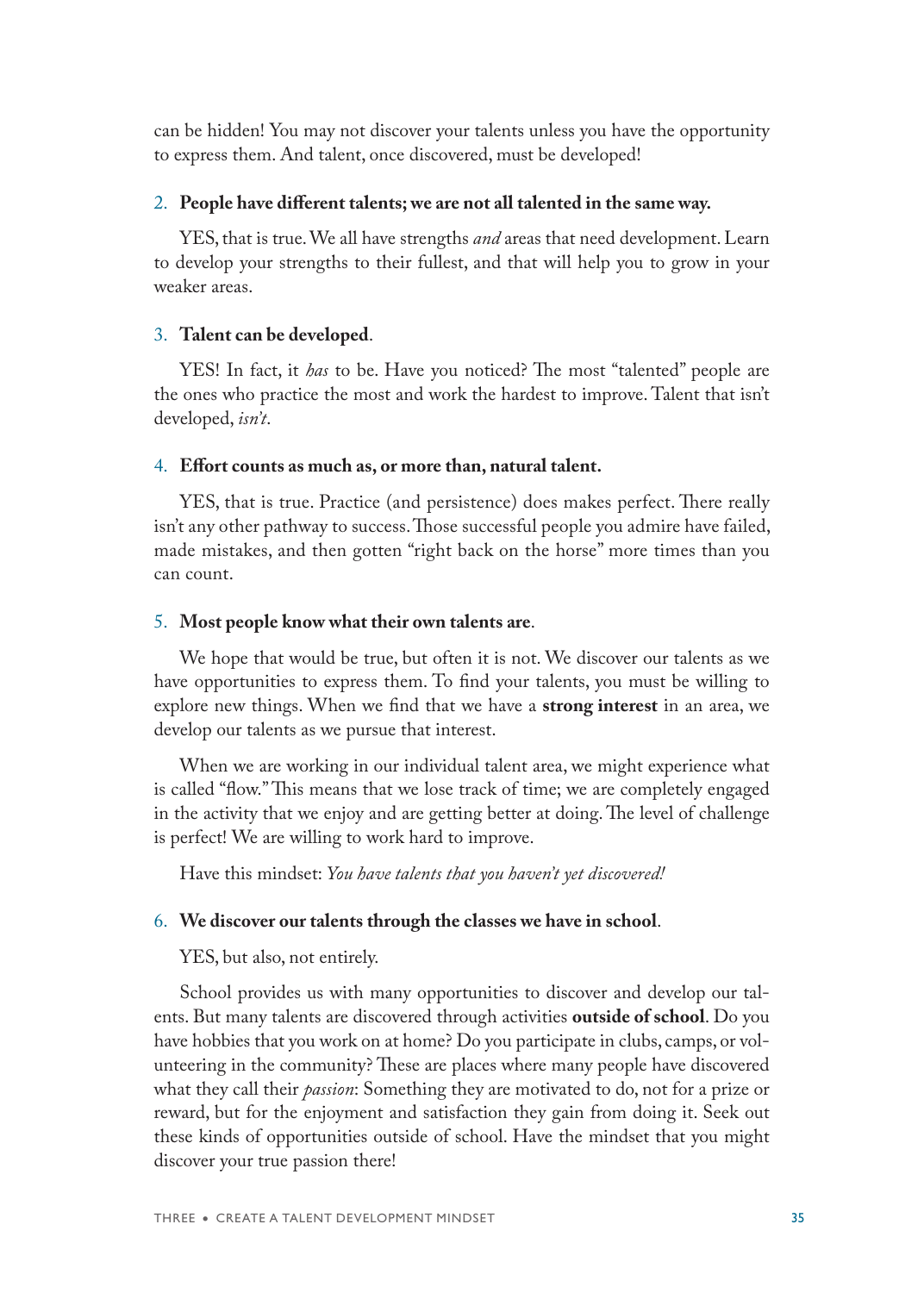## 7. **The students in the gifted and talented/advanced classes are the talented ones.**

YES, but also, not entirely.

Advanced level or "accelerated" classes in school meet the needs of students with talents in specific academic areas like language or mathematics. These students have had opportunities to express and develop their talents beyond their age and grade level. These advanced classes are necessary for them to continue to develop their talents. It's only fair that they have these opportunities to be able to learn at their depth and pace.

But *don't* have the mindset that these students are necessarily "smarter" than other students, who also have gifts and talents but in different areas. With time and effort, you may "catch up" with the GT (gifted/talented) kids!

Remember, talent can (and must) be developed!

## 8. *Aptitude* **is another word for talent**.

YES! According to the dictionary definition, *aptitude* is *talent potential*.

*Aptitude* is . . .

- An *innate or acquired* capacity for something; a readiness or quickness, talent.
- *Potential* that has not yet been tapped but can be trained.
- Latin for *fitness*.

**There are** *general* **aptitudes.** These "fit" us for achieving in almost any area we go into. These are *curiosity*, *logical reasoning*, *creativity*, *insight*, *persistence*, *metacognition*, and *leadership*. We'll begin to use these terms often in our classes.

**There are subject-specific aptitudes.** These fit us for achievement in particular subject areas, such as STEM (science, technology, engineering, mathematics) or the humanities (languages, social studies, arts). You might find you have strengths in multiple areas, but your interests "fit" better in one subject than another.

We are going to be using the word *aptitude* a lot in this class. We will use the term *talent aptitude* as well. Are you ready to discover more about *your* talent aptitudes?

## 9. *Innovators* **are persons who use their talents in new and useful ways.**

YES! An innovation is a product, idea, or service that is both unique (new) and valuable to others. Some innovations have greatly changed our lives, like the smartphone. Other innovations haven't had as great an impact but still represent unique and useful solutions that others appreciate and value. It's important for you to know that with effort and persistence *you can develop* the aptitudes of innovators. *You* could become the next Steve Jobs.